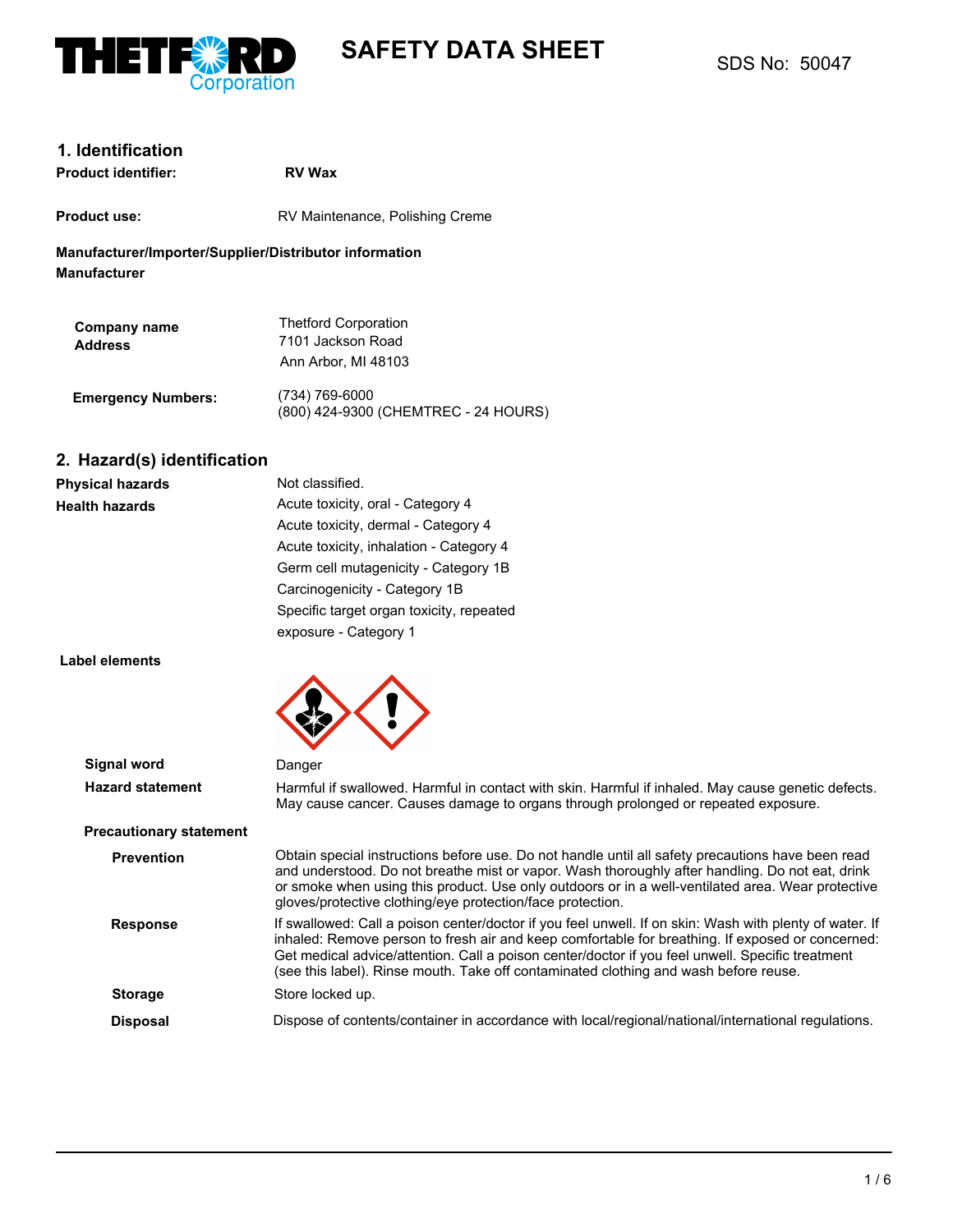None known.

**Supplemental information** 99.65% of the mixture consists of component(s) of unknown acute oral toxicity. 99.65% of the mixture consists of component(s) of unknown acute dermal toxicity. 99.44% of the mixture consists of component(s) of unknown acute inhalation toxicity.

#### **3. Composition/information on ingredients**

**Mixtures**

**4. First-aid measures**

| <b>Chemical name</b>                          | Common name and synonyms | <b>CAS number</b> | %          |
|-----------------------------------------------|--------------------------|-------------------|------------|
| Solvent Naphtha (Petroleum), Light<br>Aliph.  |                          | 64742-89-8        | $2.5 - 10$ |
| Solvent Naphtha (Petroleum),<br>Medium Aliph. |                          | 64742-88-7        | $2.5 - 10$ |
| Morpholine                                    |                          | 110-91-8          | $0.1 - 1$  |
| Sodium Hydroxide                              |                          | 1310-73-2         | $0 - 0.1$  |
| Other components below reportable levels      |                          |                   | $80 - 90$  |

\*Designates that a specific chemical identity and/or percentage of composition has been withheld as a trade secret.

| 4. First-aid measures                                                        |                                                                                                                                                                                                                                                                                                                    |
|------------------------------------------------------------------------------|--------------------------------------------------------------------------------------------------------------------------------------------------------------------------------------------------------------------------------------------------------------------------------------------------------------------|
| <b>Inhalation</b>                                                            | Remove victim to fresh air and keep at rest in a position comfortable for breathing. Oxygen or<br>artificial respiration if needed. Call a POISON CENTER or doctor/physician if you feel unwell.                                                                                                                   |
| <b>Skin contact</b>                                                          | Wash off with soap and water. Get medical advice/attention if you feel unwell. Get medical<br>attention if irritation develops and persists. Wash contaminated clothing before reuse.                                                                                                                              |
| Eye contact                                                                  | Immediately flush eyes with plenty of water for at least 15 minutes. Remove contact lenses, if<br>present and easy to do. Continue rinsing. Get medical attention if irritation develops and persists.                                                                                                             |
| Ingestion                                                                    | Rinse mouth. If vomiting occurs, keep head low so that stomach content doesn't get into the lungs.<br>Get medical advice/attention if you feel unwell.                                                                                                                                                             |
| <b>Most important</b><br>symptoms/effects, acute and<br>delayed              | Prolonged exposure may cause chronic effects.                                                                                                                                                                                                                                                                      |
| Indication of immediate<br>medical attention and special<br>treatment needed | Provide general supportive measures and treat symptomatically. Keep victim warm. Keep victim<br>under observation. Symptoms may be delayed.                                                                                                                                                                        |
| <b>General information</b>                                                   | IF exposed or concerned: Get medical advice/attention. If you feel unwell, seek medical advice<br>(show the label where possible). Ensure that medical personnel are aware of the material(s)<br>involved, and take precautions to protect themselves. Show this safety data sheet to the doctor in<br>attendance. |
| 5. Fire-fighting measures                                                    |                                                                                                                                                                                                                                                                                                                    |
| Suitable extinguishing media                                                 | Water fog. Foam. Dry chemical powder. Carbon dioxide (CO2).                                                                                                                                                                                                                                                        |
| Unsuitable extinguishing<br>media                                            | Do not use water jet as an extinguisher, as this will spread the fire.                                                                                                                                                                                                                                             |
| Specific hazards arising from<br>the chemical                                | During fire, gases hazardous to health may be formed.                                                                                                                                                                                                                                                              |
| Special protective equipment<br>and precautions for firefighters             | Self-contained breathing apparatus and full protective clothing must be worn in case of fire.                                                                                                                                                                                                                      |
| <b>Fire-fighting</b><br>equipment/instructions                               | Move containers from fire area if you can do so without risk.                                                                                                                                                                                                                                                      |
| <b>Specific methods</b>                                                      | Use standard firefighting procedures and consider the hazards of other involved materials.                                                                                                                                                                                                                         |

General fire hazards **No unusual fire or explosion hazards noted.** 

#### **6. Accidental release measures**

**Personal precautions, protective equipment and emergency procedures** Keep unnecessary personnel away. Keep people away from and upwind of spill/leak. Keep out of low areas. Wear appropriate protective equipment and clothing during clean-up. Do not breathe mist or vapor. Do not touch damaged containers or spilled material unless wearing appropriate protective clothing. Ensure adequate ventilation. Local authorities should be advised if significant spillages cannot be contained. For personal protection, see section 8 of the SDS.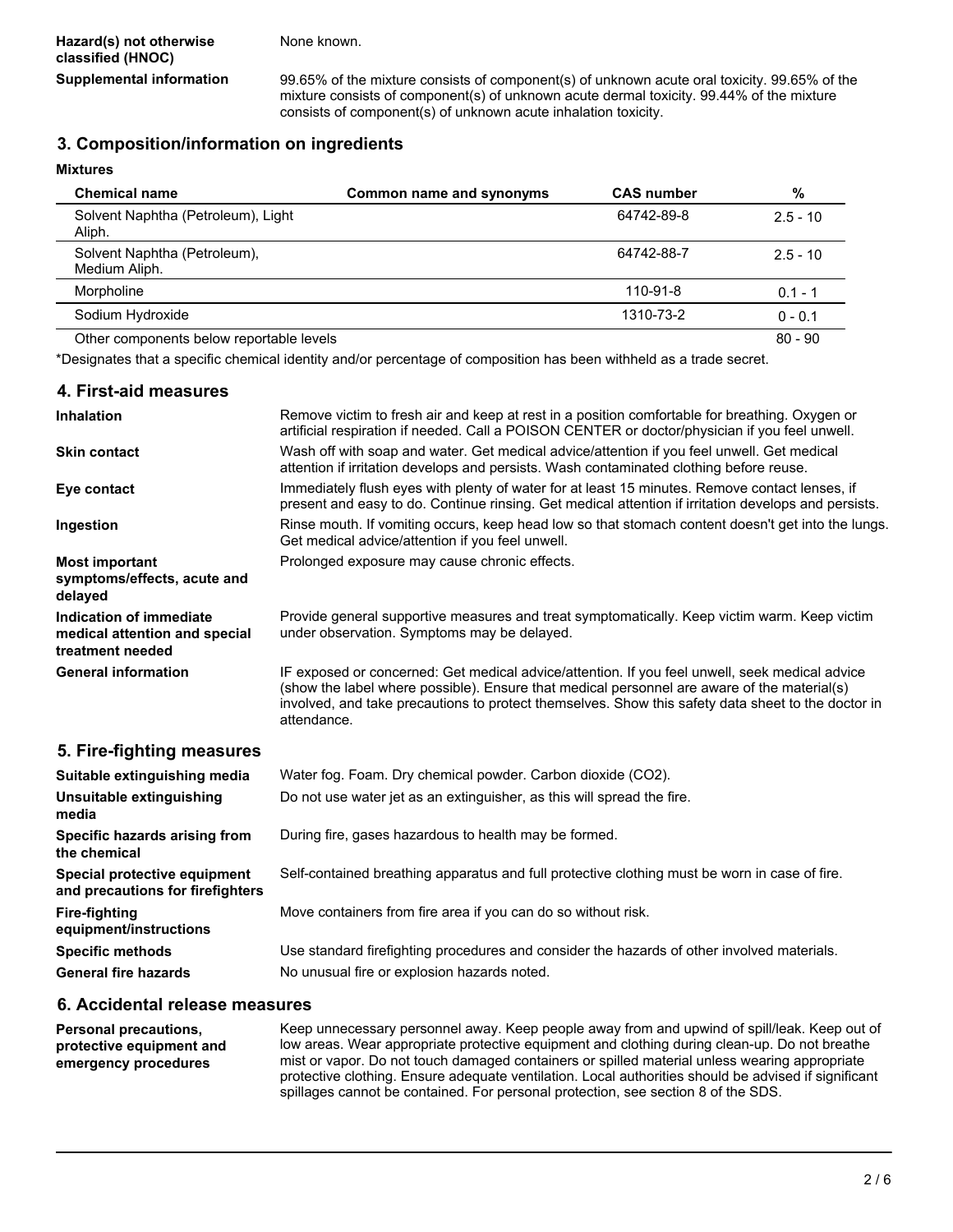| <b>Methods and materials for</b><br>containment and cleaning up | Large Spills: Stop the flow of material, if this is without risk. Dike the spilled material, where this is<br>possible. Cover with plastic sheet to prevent spreading. Absorb in vermiculite, dry sand or earth<br>and place into containers. Prevent entry into waterways, sewer, basements or confined areas.<br>Following product recovery, flush area with water.     |  |
|-----------------------------------------------------------------|---------------------------------------------------------------------------------------------------------------------------------------------------------------------------------------------------------------------------------------------------------------------------------------------------------------------------------------------------------------------------|--|
|                                                                 | Small Spills: Wipe up with absorbent material (e.g. cloth, fleece). Clean surface thoroughly to<br>remove residual contamination.                                                                                                                                                                                                                                         |  |
|                                                                 | Never return spills to original containers for re-use. For waste disposal, see section 13 of the SDS.                                                                                                                                                                                                                                                                     |  |
| <b>Environmental precautions</b>                                | Avoid discharge into drains, water courses or onto the ground.                                                                                                                                                                                                                                                                                                            |  |
| 7. Handling and storage                                         |                                                                                                                                                                                                                                                                                                                                                                           |  |
| Precautions for safe handling                                   | Obtain special instructions before use. Do not handle until all safety precautions have been read<br>and understood. Do not breathe mist or vapor. Avoid contact with eyes, skin, and clothing. Avoid                                                                                                                                                                     |  |
|                                                                 | prolonged exposure. Do not taste or swallow. When using, do not eat, drink or smoke. Use only<br>outdoors or in a well-ventilated area. Should be handled in closed systems, if possible. Wear<br>appropriate personal protective equipment. Wash hands thoroughly after handling. Observe good<br>industrial hygiene practices. Wash contaminated clothing before reuse. |  |

# **8. Exposure controls/personal protection**

### **Occupational exposure limits**

| US. OSHA Table Z-1 Limits for Air Contaminants (29 CFR 1910.1000)<br><b>Components</b>   | <b>Type</b> |                                                            | <b>Value</b>                                                                                                                                                                                                                                                                                                                                                                                           |
|------------------------------------------------------------------------------------------|-------------|------------------------------------------------------------|--------------------------------------------------------------------------------------------------------------------------------------------------------------------------------------------------------------------------------------------------------------------------------------------------------------------------------------------------------------------------------------------------------|
| Morpholine (CAS 110-91-8)                                                                | PEL         |                                                            | 70 mg/m3                                                                                                                                                                                                                                                                                                                                                                                               |
|                                                                                          |             |                                                            | 20 ppm                                                                                                                                                                                                                                                                                                                                                                                                 |
| Sodium Hydroxide (CAS<br>1310-73-2)                                                      | PEL         |                                                            | $2$ mg/m $3$                                                                                                                                                                                                                                                                                                                                                                                           |
| <b>US. ACGIH Threshold Limit Values</b>                                                  |             |                                                            |                                                                                                                                                                                                                                                                                                                                                                                                        |
| <b>Components</b>                                                                        | <b>Type</b> |                                                            | Value                                                                                                                                                                                                                                                                                                                                                                                                  |
| Morpholine (CAS 110-91-8)                                                                | <b>TWA</b>  |                                                            | 20 ppm                                                                                                                                                                                                                                                                                                                                                                                                 |
| Sodium Hydroxide (CAS<br>1310-73-2)                                                      | Ceiling     |                                                            | $2$ mg/m $3$                                                                                                                                                                                                                                                                                                                                                                                           |
| US. NIOSH: Pocket Guide to Chemical Hazards                                              |             |                                                            |                                                                                                                                                                                                                                                                                                                                                                                                        |
| <b>Components</b>                                                                        | <b>Type</b> |                                                            | <b>Value</b>                                                                                                                                                                                                                                                                                                                                                                                           |
| Morpholine (CAS 110-91-8)                                                                | <b>STEL</b> |                                                            | $105$ mg/m $3$                                                                                                                                                                                                                                                                                                                                                                                         |
|                                                                                          |             |                                                            | 30 ppm                                                                                                                                                                                                                                                                                                                                                                                                 |
|                                                                                          | <b>TWA</b>  |                                                            | 70 mg/m3                                                                                                                                                                                                                                                                                                                                                                                               |
|                                                                                          |             |                                                            | 20 ppm                                                                                                                                                                                                                                                                                                                                                                                                 |
| Sodium Hydroxide (CAS<br>1310-73-2)                                                      | Ceiling     |                                                            | $2$ mg/m $3$                                                                                                                                                                                                                                                                                                                                                                                           |
| <b>Biological limit values</b>                                                           |             | No biological exposure limits noted for the ingredient(s). |                                                                                                                                                                                                                                                                                                                                                                                                        |
| <b>Exposure guidelines</b>                                                               |             |                                                            |                                                                                                                                                                                                                                                                                                                                                                                                        |
| US - California OELs: Skin designation                                                   |             |                                                            |                                                                                                                                                                                                                                                                                                                                                                                                        |
| Morpholine (CAS 110-91-8)                                                                |             | Can be absorbed through the skin.                          |                                                                                                                                                                                                                                                                                                                                                                                                        |
| US - Minnesota Haz Subs: Skin designation applies                                        |             |                                                            |                                                                                                                                                                                                                                                                                                                                                                                                        |
| Morpholine (CAS 110-91-8)                                                                |             | Skin designation applies.                                  |                                                                                                                                                                                                                                                                                                                                                                                                        |
| US - Tennesse OELs: Skin designation                                                     |             |                                                            |                                                                                                                                                                                                                                                                                                                                                                                                        |
| Morpholine (CAS 110-91-8)                                                                |             | Can be absorbed through the skin.                          |                                                                                                                                                                                                                                                                                                                                                                                                        |
| US ACGIH Threshold Limit Values: Skin designation                                        |             |                                                            |                                                                                                                                                                                                                                                                                                                                                                                                        |
| Morpholine (CAS 110-91-8)<br>US NIOSH Pocket Guide to Chemical Hazards: Skin designation |             | Can be absorbed through the skin.                          |                                                                                                                                                                                                                                                                                                                                                                                                        |
| Morpholine (CAS 110-91-8)                                                                |             | Can be absorbed through the skin.                          |                                                                                                                                                                                                                                                                                                                                                                                                        |
| US. OSHA Table Z-1 Limits for Air Contaminants (29 CFR 1910.1000)                        |             |                                                            |                                                                                                                                                                                                                                                                                                                                                                                                        |
| Morpholine (CAS 110-91-8)                                                                |             | Can be absorbed through the skin.                          |                                                                                                                                                                                                                                                                                                                                                                                                        |
| Appropriate engineering<br>controls                                                      |             |                                                            | Good general ventilation (typically 10 air changes per hour) should be used. Ventilation rates<br>should be matched to conditions. If applicable, use process enclosures, local exhaust ventilation,<br>or other engineering controls to maintain airborne levels below recommended exposure limits. If<br>exposure limits have not been established, maintain airborne levels to an acceptable level. |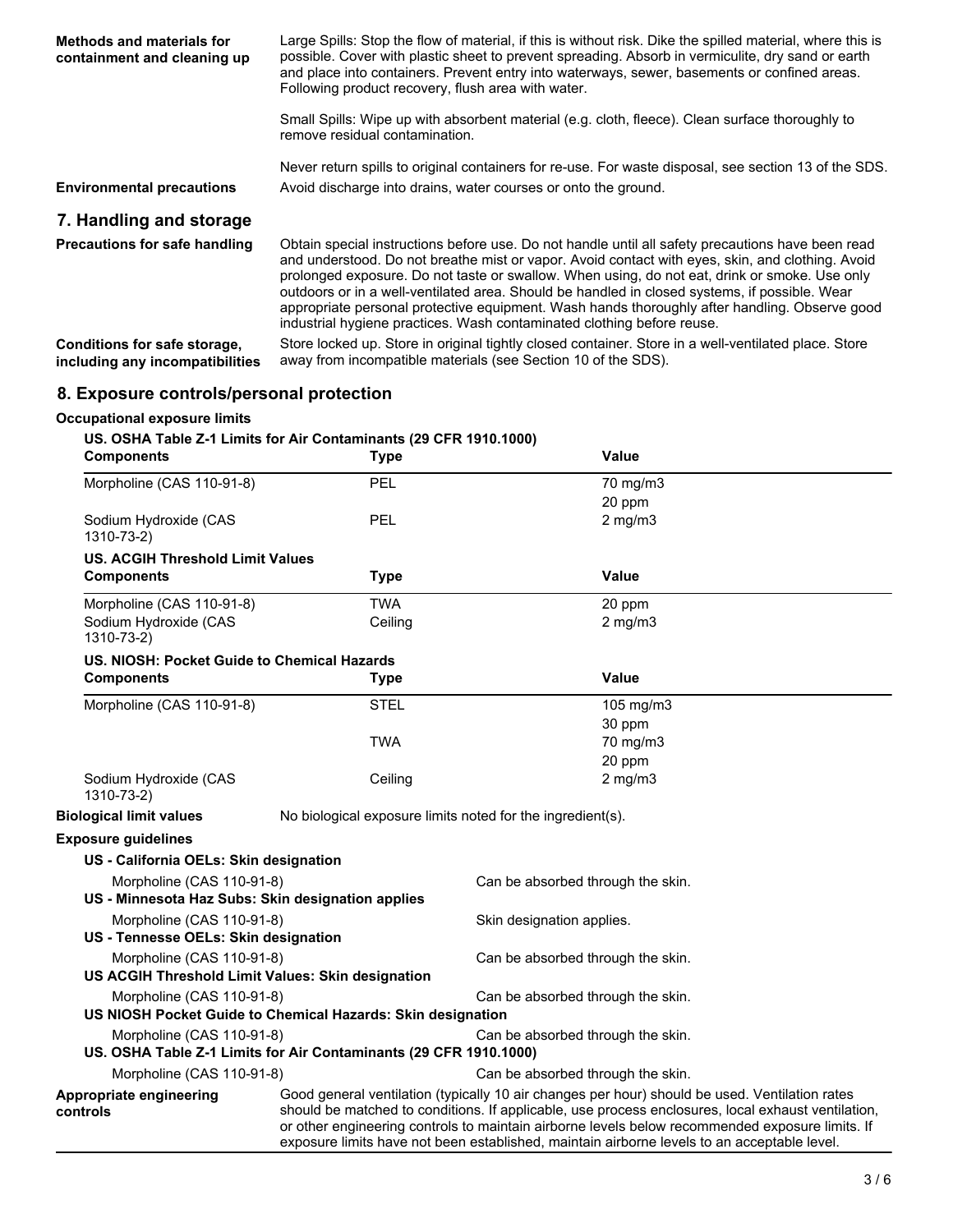#### **Individual protection measures, such as personal protective equipment**

| <b>Eye/face protection</b>                       | Chemical respirator with organic vapor cartridge and full facepiece.                                                                                                                                                                                       |  |  |
|--------------------------------------------------|------------------------------------------------------------------------------------------------------------------------------------------------------------------------------------------------------------------------------------------------------------|--|--|
| <b>Skin protection</b><br><b>Hand protection</b> | Wear appropriate chemical resistant gloves.                                                                                                                                                                                                                |  |  |
| Other                                            | Wear appropriate chemical resistant clothing. Use of an impervious apron is recommended.                                                                                                                                                                   |  |  |
| <b>Respiratory protection</b>                    | Chemical respirator with organic vapor cartridge and full facepiece.                                                                                                                                                                                       |  |  |
| <b>Thermal hazards</b>                           | Wear appropriate thermal protective clothing, when necessary.                                                                                                                                                                                              |  |  |
| General hygiene<br>considerations                | Keep away from food and drink. Always observe good personal hygiene measures, such as<br>washing after handling the material and before eating, drinking, and/or smoking. Routinely wash<br>work clothing and protective equipment to remove contaminants. |  |  |

# **9. Physical and chemical properties**

| <b>Appearance</b>                                 | Cream.                       |  |  |  |
|---------------------------------------------------|------------------------------|--|--|--|
| <b>Physical state</b>                             | Liquid.                      |  |  |  |
| <b>Form</b>                                       | Liquid.                      |  |  |  |
| Color                                             | Peach                        |  |  |  |
| Odor                                              | Citrus Vanilla               |  |  |  |
| Odor threshold                                    | Not available.               |  |  |  |
| рH                                                | 8.5                          |  |  |  |
| Melting point/freezing point                      | Not available.               |  |  |  |
| Initial boiling point and boiling<br>range        | Not available.               |  |  |  |
| <b>Flash point</b>                                | 145.0 °F (62.8 °C) estimated |  |  |  |
| <b>Evaporation rate</b>                           | Not available.               |  |  |  |
| Flammability (solid, gas)                         | Not available.               |  |  |  |
| Upper/lower flammability or explosive limits      |                              |  |  |  |
| <b>Flammability limit - lower</b><br>(%)          | Not available.               |  |  |  |
| <b>Flammability limit - upper</b><br>(%)          | Not available.               |  |  |  |
| Explosive limit - lower (%)                       | Not available.               |  |  |  |
| Explosive limit - upper (%)                       | Not available.               |  |  |  |
| Vapor pressure                                    | 0.00001 hPa estimated        |  |  |  |
| <b>Vapor density</b>                              | Not available.               |  |  |  |
| <b>Relative density</b>                           | Not available.               |  |  |  |
| Solubility(ies)                                   |                              |  |  |  |
| <b>Solubility (water)</b>                         | Not available.               |  |  |  |
| <b>Partition coefficient</b><br>(n-octanol/water) | Not available.               |  |  |  |
| <b>Auto-ignition temperature</b>                  | Not available.               |  |  |  |
| <b>Decomposition temperature</b>                  | Not available.               |  |  |  |
| Viscosity                                         | 12500 cP                     |  |  |  |
| <b>Viscosity temperature</b>                      | 68 °F (20 °C)                |  |  |  |
| <b>Other information</b>                          |                              |  |  |  |
| <b>Density</b>                                    | 8.33 lb/gal                  |  |  |  |
| <b>Flammability class</b>                         | Combustible IIIA estimated   |  |  |  |
| VOC (Weight %)                                    | 11.37 % by weight estimated  |  |  |  |

# **10. Stability and reactivity**

| <b>Reactivity</b>         | The prod   |
|---------------------------|------------|
| <b>Chemical stability</b> | Material i |

**Reactivity** Tuct is stable and non-reactive under normal conditions of use, storage and transport. is stable under normal conditions.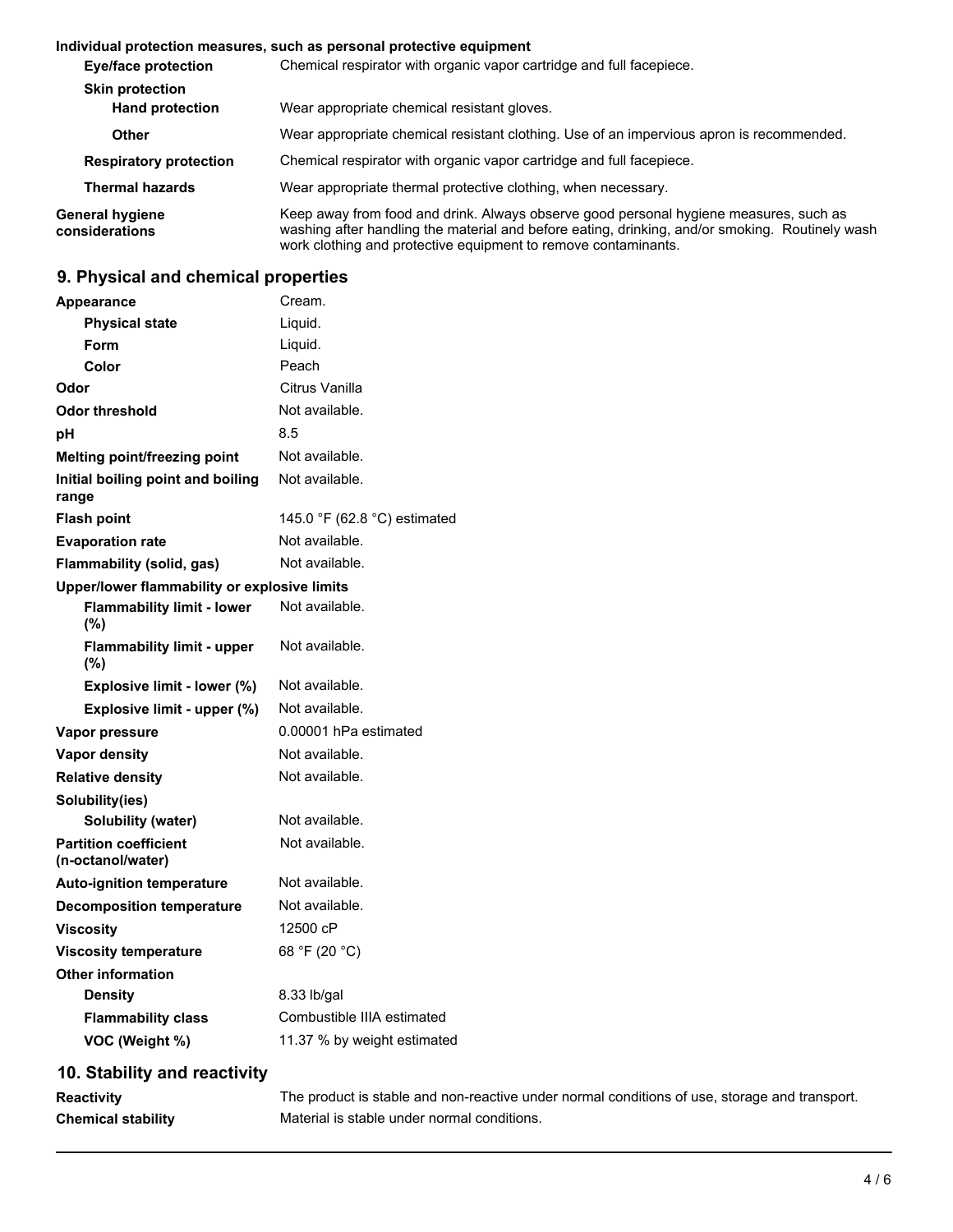| <b>Possibility of hazardous</b><br>reactions | No dangerous reaction known under conditions of normal use.                        |
|----------------------------------------------|------------------------------------------------------------------------------------|
| <b>Conditions to avoid</b>                   | Avoid temperatures exceeding the flash point. Contact with incompatible materials. |
| Incompatible materials                       | Strong oxidizing agents.                                                           |
| <b>Hazardous decomposition</b><br>products   | No hazardous decomposition products are known.                                     |

# **11. Toxicological information**

### **Information on likely routes of exposure**

| Ingestion                                                                          | Harmful if swallowed.                                                                                   |
|------------------------------------------------------------------------------------|---------------------------------------------------------------------------------------------------------|
| <b>Inhalation</b>                                                                  | Harmful if inhaled. May cause damage to organs through prolonged or repeated exposure by<br>inhalation. |
| <b>Skin contact</b>                                                                | Harmful in contact with skin.                                                                           |
| Eye contact                                                                        | Direct contact with eyes may cause temporary irritation.                                                |
| Symptoms related to the<br>physical, chemical and<br>toxicological characteristics | Direct contact with eyes may cause temporary irritation.                                                |

# **Information on toxicological effects**

| Harmful if inhaled. Harmful in contact with skin. Harmful if swallowed.<br>Acute toxicity |
|-------------------------------------------------------------------------------------------|
|-------------------------------------------------------------------------------------------|

| <b>Components</b>                                     | <b>Species</b>                                                                                          | <b>Test Results</b>                                 |  |
|-------------------------------------------------------|---------------------------------------------------------------------------------------------------------|-----------------------------------------------------|--|
| Morpholine (CAS 110-91-8)                             |                                                                                                         |                                                     |  |
| Acute                                                 |                                                                                                         |                                                     |  |
| Dermal LD50                                           | Rabbit                                                                                                  | $0.5$ ml/kg                                         |  |
| Oral LD50                                             | Guinea pig                                                                                              | 0.09 g/kg                                           |  |
|                                                       | Mouse                                                                                                   | 720 mg/kg                                           |  |
|                                                       | Rat                                                                                                     | $1.05$ g/kg                                         |  |
| Sodium Hydroxide (CAS 1310-73-2)                      |                                                                                                         |                                                     |  |
| Acute                                                 |                                                                                                         |                                                     |  |
| Other LD50                                            | Mouse                                                                                                   | 40 mg/kg                                            |  |
|                                                       | *Estimates for product may be based on additional component data not shown.                             |                                                     |  |
| <b>Skin corrosion/irritation</b>                      | Prolonged skin contact may cause temporary irritation.                                                  |                                                     |  |
| Serious eye damage/eye<br>irritation                  | Direct contact with eyes may cause temporary irritation.                                                |                                                     |  |
| Respiratory or skin sensitization                     |                                                                                                         |                                                     |  |
| <b>Respiratory sensitization</b>                      | Not available.                                                                                          |                                                     |  |
| <b>Skin sensitization</b>                             | This product is not expected to cause skin sensitization.                                               |                                                     |  |
| <b>Germ cell mutagenicity</b>                         | May cause genetic defects.                                                                              |                                                     |  |
| Carcinogenicity                                       | May cause cancer.                                                                                       |                                                     |  |
|                                                       | IARC Monographs. Overall Evaluation of Carcinogenicity                                                  |                                                     |  |
| Morpholine (CAS 110-91-8)                             |                                                                                                         | 3 Not classifiable as to carcinogenicity to humans. |  |
|                                                       | OSHA Specifically Regulated Substances (29 CFR 1910.1001-1050)                                          |                                                     |  |
| Not listed.                                           |                                                                                                         |                                                     |  |
| <b>Reproductive toxicity</b>                          | This product is not expected to cause reproductive or developmental effects.                            |                                                     |  |
| Specific target organ toxicity -<br>single exposure   | Not classified.                                                                                         |                                                     |  |
| Specific target organ toxicity -<br>repeated exposure | Causes damage to organs through prolonged or repeated exposure.                                         |                                                     |  |
| <b>Aspiration hazard</b>                              | Not available.                                                                                          |                                                     |  |
| <b>Chronic effects</b>                                | Prolonged inhalation may be harmful. Causes damage to organs through prolonged or repeated<br>exposure. |                                                     |  |
| 12. Ecological information                            |                                                                                                         |                                                     |  |

| Ecotoxicity | The product is not classified as environmentally hazardous. However, this does not exclude the      |
|-------------|-----------------------------------------------------------------------------------------------------|
|             | possibility that large or frequent spills can have a harmful or damaging effect on the environment. |